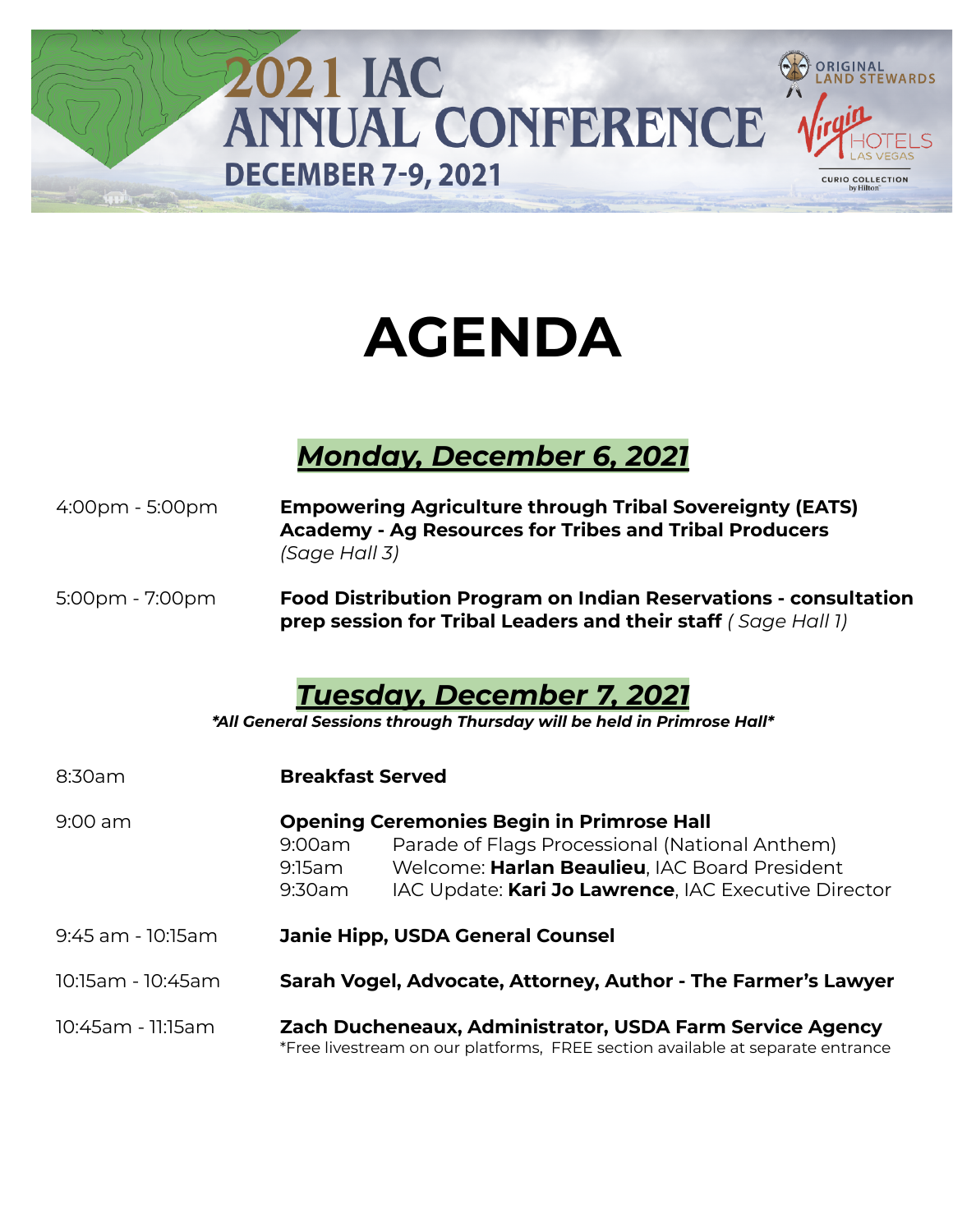

| 11:15am - 11:30am | IAC's Regenerative Finance Model; Impact Investment<br>Tomie Peterson, IAC Regenerative Economies Director                                                                                                                             |
|-------------------|----------------------------------------------------------------------------------------------------------------------------------------------------------------------------------------------------------------------------------------|
| 11:30am           | <b>Exhibit Hall Opening (Agave Hall)</b><br><b>Artisan Market Open (Manor)</b>                                                                                                                                                         |
| 12:00pm - 1:30pm  | <b>Annual Banquet Luncheon sourced by IAC's -</b><br><b>American Indian Food's Trademark Producers</b><br>Menu presentation by Guest Chefs - Matt Chandra and Ben<br>Jacobs, Co-founders of Tocabe: An American Eatery (10 minutes)    |
|                   | Virtual Keynote Address<br><b>Tom Vilsack, USDA Secretary of Agriculture</b>                                                                                                                                                           |
| $1:30pm - 2:30pm$ | <b>Native Farm Bill Coalition 2023 Re-Launch</b><br><b>Lexie Holden, IAC, Associate Director of Policy &amp; Govt Relations</b><br><b>Erin Parker, Executive Director, Indigenous Food &amp; Agriculture</b><br>Initiative             |
| 2:30pm - 3:00pm   | Importance of Agricultural Statistics in the Changing Ag<br><b>Landscape - 2022 Census of Agriculture Update</b><br><b>Hubert Hamer, Administrator, USDA National Agricultural Statistics</b><br>Service                               |
| 3:00pm - 3:30pm   | The Farmer's Lawyer Book Signing Break (Agave)<br>Sarah Vogel, Advocate, Attorney, Author                                                                                                                                              |
| 3:30pm - 4:30pm   | Agricultural Resource Management Plan Development, Panel<br><b>Discussion</b><br>Intertribal Agriculture Council/Indiginous Food and Agriculture<br>Initiative/Indian Land Tenure Foundation (Collaboration to support<br>development) |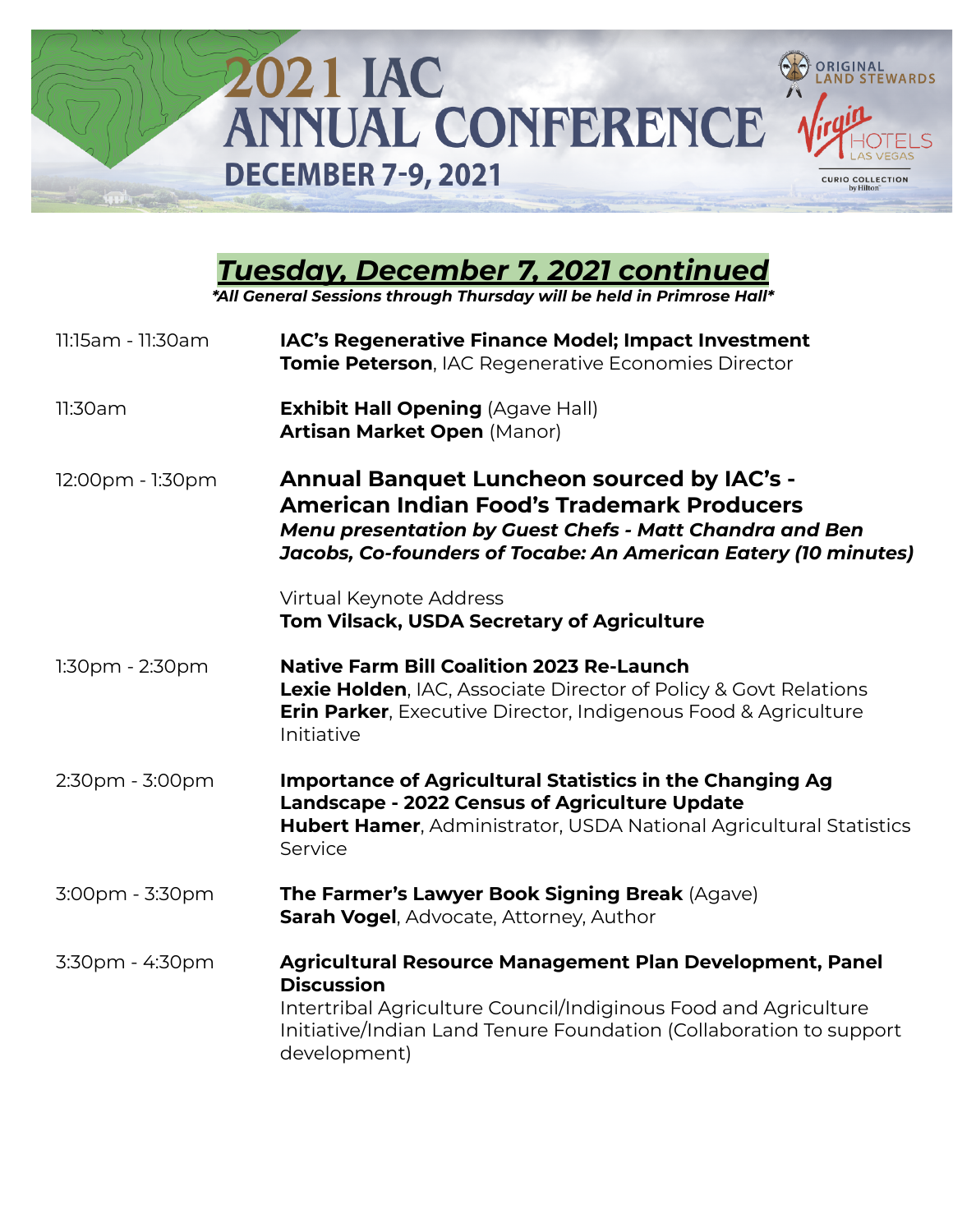

## *Tuesday, December 7, 2021 continued*

*\*All General Sessions through Thursday will be held in Primrose Hall\**

#### **Afternoon Listening Session**

### 1:00pm - 6:00 pm **Tribal Consultation on the FDPIR** (Sage Hall 1) **(Food Distribution Program on Indian Reservations)**

All Tribal leaders or those holding proxies for elected officials are invited to join the Tribal Leaders Consultation Work Group on FDPIR and speak at this consultation about any matters concerning FDPIR, the Food Distribution Program on Indian Reservations. FDPIR is a USDA food assistance program that serves 83,000 Tribal citizens monthly, providing food-including some traditional foods and fresh fruits and vegetables-- to families across Indian Country. Tribal staff and the public are welcome to attend and listen to this government-to-government dialogue between Tribal leaders and USDA officials.

1:30pm - 6:00pm **FRTEP Meeting** (Sage Hall 3)

## *Wednesday, December 8, 2021*

| 7:30am            | <b>Breakfast served</b> (Primrose Hall)                                                                                                                                                                                                                                                                                                                                                                               |
|-------------------|-----------------------------------------------------------------------------------------------------------------------------------------------------------------------------------------------------------------------------------------------------------------------------------------------------------------------------------------------------------------------------------------------------------------------|
| 7:30am - 5:00pm   | <b>Exhibit Hall Open (Agave Hall)</b><br><b>Artisan Market Open (Manor)</b>                                                                                                                                                                                                                                                                                                                                           |
| 8:00am - 9:00am   | <b>Supporting Tribal Self Governance in Food Systems at USDA</b><br><b>Lexie Holden, IAC Associate Director of Policy &amp; Govt Relations</b><br><b>Erin Parker, Director Indigenous Food and Agriculture Initiative</b><br><b>Dr. Carrie Castille, Director, National Institute of Food and</b><br>Agriculture<br><b>Stacy Dean, Deputy Under Secretary, USDA Food, Nutrition &amp;</b><br><b>Consumer Services</b> |
| 9:00am - 10:00am  | <b>Resilience &amp; Profitability through Soil Health</b><br>Kelsey Scott, IAC Director of Programs<br>Mackenzie Fenton Conlan, Sales Manager, Barn2Door                                                                                                                                                                                                                                                              |
| 10:00am - 10:15am | <b>Break</b> (Agave Hall)                                                                                                                                                                                                                                                                                                                                                                                             |
| 10:15am - 11:00am | The Road Map USDA - Custom Mobile Slaughter<br><b>Staci Emm</b> , Professor, County Educator, University of Nevada Reno                                                                                                                                                                                                                                                                                               |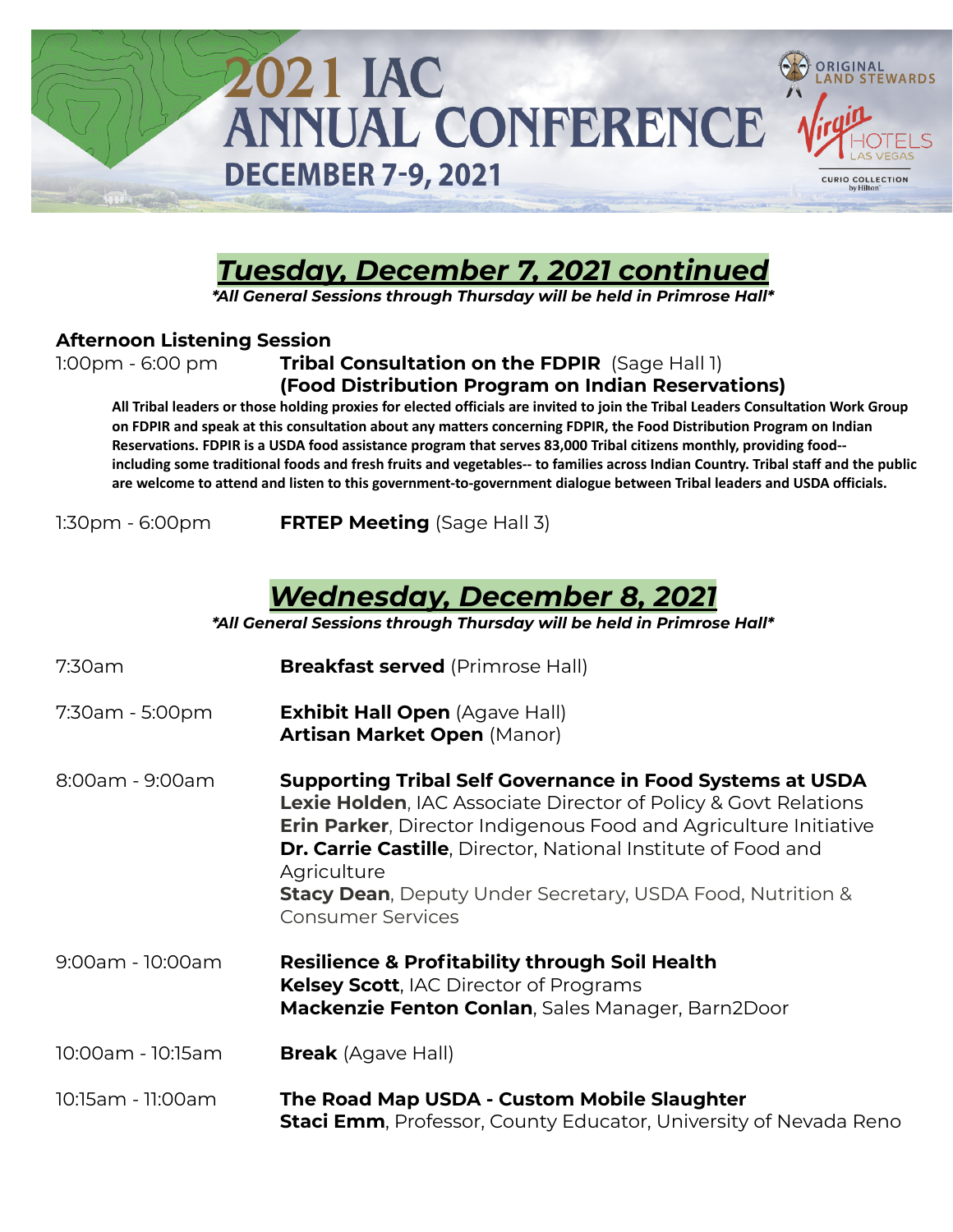

## *Wednesday, December 8, 2021 continued*

| 11:00am - 12:00pm  | <b>On the Ground Success</b><br>Team Members of the Intertribal Agriculture Council                                                                                                                                                                                                                                           |
|--------------------|-------------------------------------------------------------------------------------------------------------------------------------------------------------------------------------------------------------------------------------------------------------------------------------------------------------------------------|
| 12:00pm - 1:00pm   | <b>Lunch Keynote</b><br>12:15 Terry Cosby, Chief, Natural Resources Conservation Service<br>12:45 James Mountain, Executive Director, Native Food & Nutrition<br>Resource Alliance                                                                                                                                            |
| $1:00$ pm - 2:00pm | <b>Native Americans: The First Americans Fighting Invasives</b><br><b>Threatening Their Resources</b><br><b>Dan Fagerlie, Colville Reservation Federally Recognized Tribes</b><br>Extension Program & Animal Plant Health Inspection Service Plant<br>Protection and Quarantine, NATIVE Project Director                      |
| 2:00pm -3:00pm     | The Impact of Prairie Fires on the Density of Cultural<br><b>Keystone Species</b><br>Luke Black Elk, Tribal Environmental Science Student, United Tribes<br><b>Technical College</b><br><b>Linda Black Elk</b> , Food Sovereignty Coordinator, United Tribes<br><b>Technical College</b>                                      |
| 3:00pm - 3:15pm    | <b>Break</b> (Agave Hall)                                                                                                                                                                                                                                                                                                     |
| 3:15pm - 4:00pm    | <b>Innovative Approaches to Mitigating Climate Impact Panel</b><br><b>Connor Magee, Graduate Student Researcher, University California Davis,</b><br>Institute of the Environment, Working Lands Innovation Center<br><b>Crystal Stiles, Tribal Engagement Coordinator, National Integrated</b><br>Drought Information System |
| 4:00pm - 4:30pm    | <b>Tribal Conservation Districts &amp; Tribal Engagement with NRCS</b><br>Kristine Harper, Alaska Native Liaison & National Tribal Liaison<br>Officer (Acting), Natural Resources Conservation Service<br><b>Theo Garcia, IAC Board of Directors, Alaska Region &amp; Knik Tribe</b><br>Natural Resources Manager             |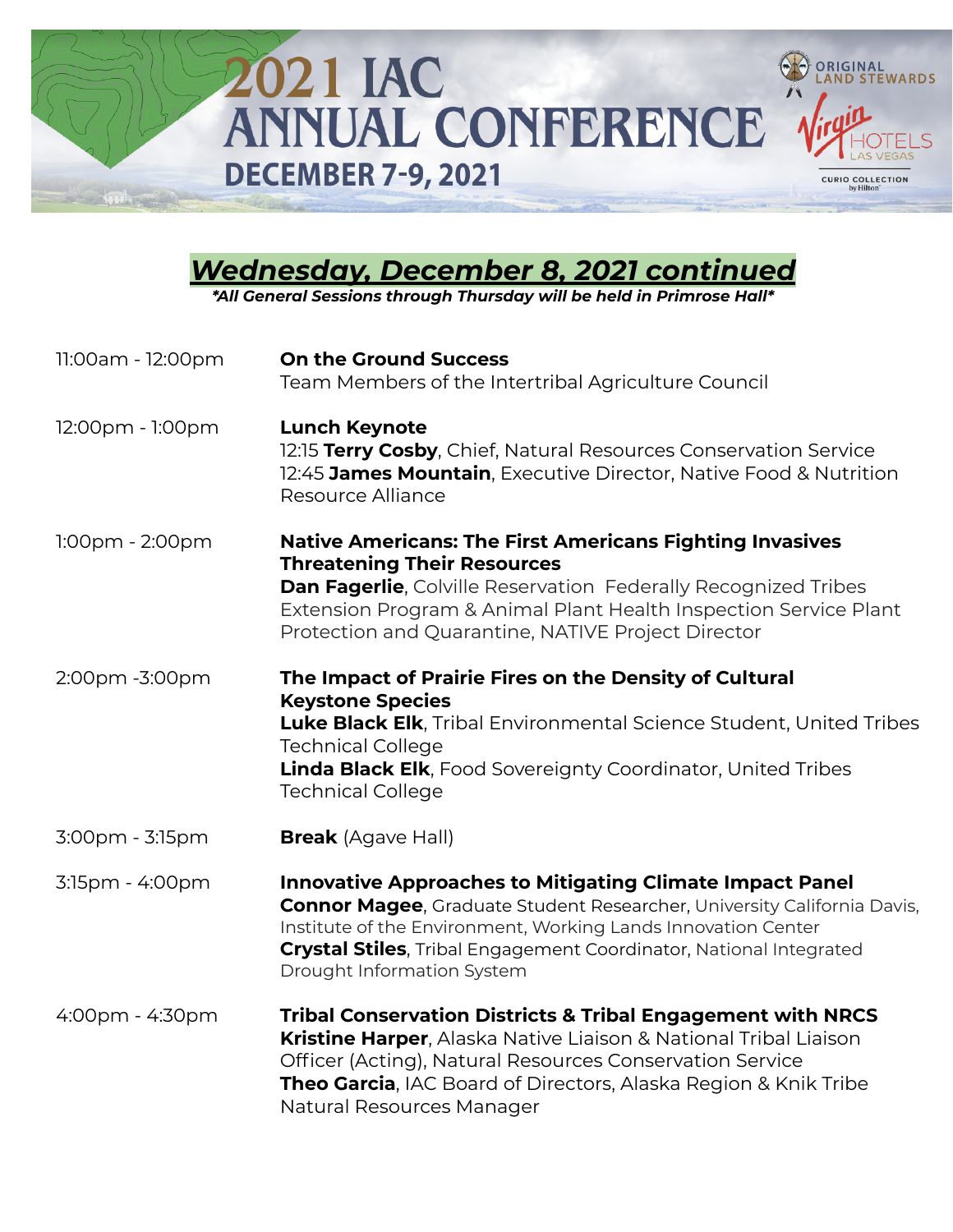

| <u> Wednesday, December 8, 2021 continued</u><br>*All General Sessions through Thursday will be held in Primrose Hall* |                                                                                                                                                                                                                                                                                                                                                                                                                                                                                                                                                                                                     |  |
|------------------------------------------------------------------------------------------------------------------------|-----------------------------------------------------------------------------------------------------------------------------------------------------------------------------------------------------------------------------------------------------------------------------------------------------------------------------------------------------------------------------------------------------------------------------------------------------------------------------------------------------------------------------------------------------------------------------------------------------|--|
| 4:30pm - 5:00pm                                                                                                        | <b>Tribal ARMPs: How can Bureau of Indian Affairs better support</b><br>their development?<br>BIA Tribal Climate Resilience Program (Virtual Presentation)<br><b>Alyssa Samoy, Natural Resources Specialist</b><br><b>Anthony Ciocco, Natural Resources Specialist</b><br><b>Corwin Carroll, Natural Resources Specialist</b>                                                                                                                                                                                                                                                                       |  |
| 5:00pm - 6:00pm                                                                                                        | <b>NIFA/FRTEP Listening Session</b> (Sage Hall 1)<br>(National Institute of Food and Agriculture/Federally Recognized Tribal<br><b>Extension Program)</b><br>Moderator:<br>Lexie Holden, IAC Associate Director of Policy & Govt Relations<br>Panelists:<br><b>Dr. Carrie Castille, Director, National Institute of Food &amp; Ag</b><br><b>Janie Hipp, USDA General Counsel</b><br>Cris Stainbrook, President, Indian Land Tenure Foundation<br><b>Dr. Joe Hiller</b> , Professor Emeritus, University of Arizona<br>College of Agriculture and Life Sciences<br><b>Thursday, December 9, 2021</b> |  |
| 7:30am                                                                                                                 | <b>Breakfast Served (Primrose Hall</b>                                                                                                                                                                                                                                                                                                                                                                                                                                                                                                                                                              |  |
| 7:30am - 2:00pm                                                                                                        | <b>Exhibit Hall Open</b> (Agave Hall)                                                                                                                                                                                                                                                                                                                                                                                                                                                                                                                                                               |  |
| 7:30am - 2:00pm                                                                                                        | <b>Artisan Market Open (Manor)</b>                                                                                                                                                                                                                                                                                                                                                                                                                                                                                                                                                                  |  |
| 8:00am - 9:00am                                                                                                        | <b>Regenerative Economics - Real World Examples from</b><br><b>Indian Country</b><br>Rez Chicks Co-op and Enu Di'ip -<br>Katherine Minthorn, Rez Chicks Co-partner and IAC Technical                                                                                                                                                                                                                                                                                                                                                                                                                |  |

Assistant, Northwest Region (Virtual) **Dan Cornelius**, IAC Technical Assistant, Great Lakes Region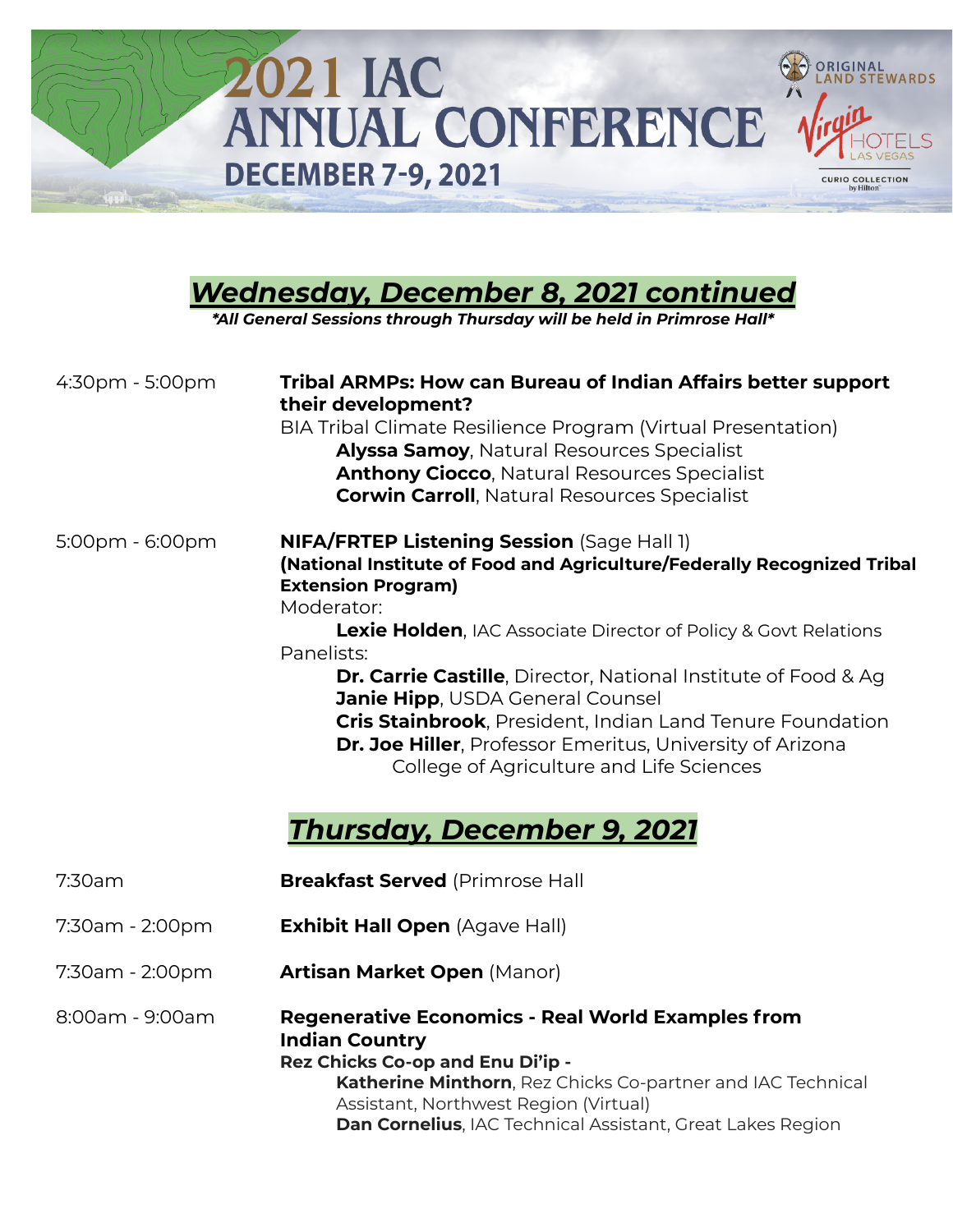

## *Thursday, December 9, 2021 continued*

| 8:00am - 9:00am       | <b>Regional Pilot Food Distribution Cooperative Efforts</b><br>Jen Falck, Menominee Dept. of Agriculture and Food Systems<br>Gary Besaw, Menominee Dept. of Agriculture and Food Systems<br><b>Stephanie Jung Dorfman, Feeding Wisconsin</b>                                                                                          |
|-----------------------|---------------------------------------------------------------------------------------------------------------------------------------------------------------------------------------------------------------------------------------------------------------------------------------------------------------------------------------|
| 9:00am - 10:00am      | <b>Innovative Food Sovereignty Outreach and Developments</b><br><b>Panel Presentation</b><br><b>Linda McLean</b> , Washington State University Extension, Colville<br>Reservation Federally Recognized Tribes Extension Program<br>(virtual)<br>Laura Mendoza, Education Coordinator, California Indian Museum<br>and Cultural Center |
| 10:00am - 11:00am     | <b>Traditional Farming Practice to Integrate Cultural Values</b><br><b>Panel Presentation</b><br><b>Spring Alaska Schreiner, Owner and Principal Ecologist-Indigenous</b><br>Agriculturalist of Sakari Farms<br><b>Justin Pioche</b> , Chef at Pioche Food Group and partner of Navajo<br>Ethno-Agriculture                           |
| 11:00am - 11:30am     | <b>Localizing Food Together</b><br>Konbit is a Regenerative Renaissance - Planet, People,<br>Prosperity. Together. <sup>™</sup><br>Tauni Bearcub, Farm Manager, Konbit Micro-Farm<br>Ricky Gabriel, Strategic Partner, Konbit Micro-farms Infrastructure<br>Sanjay Rajan, Founder, Konbit Public Benefit Corporation                  |
| 11:30am - 1:00pm      | <b>Closing Luncheon</b><br>12:15pm<br><b>Stress Hotline Network</b><br>12:30pm<br><b>Profitability in Indian Ag Businesses</b><br>Barn2Door/Distributor<br>Heather Dawn Thompson, Director, USDA<br>12:45pm<br>Office of Tribal Relations (Virtual Address)                                                                           |
| $1:00$ pm - $2:00$ pm | 2021 Intertribal Agriculture Council Membership Meeting                                                                                                                                                                                                                                                                               |